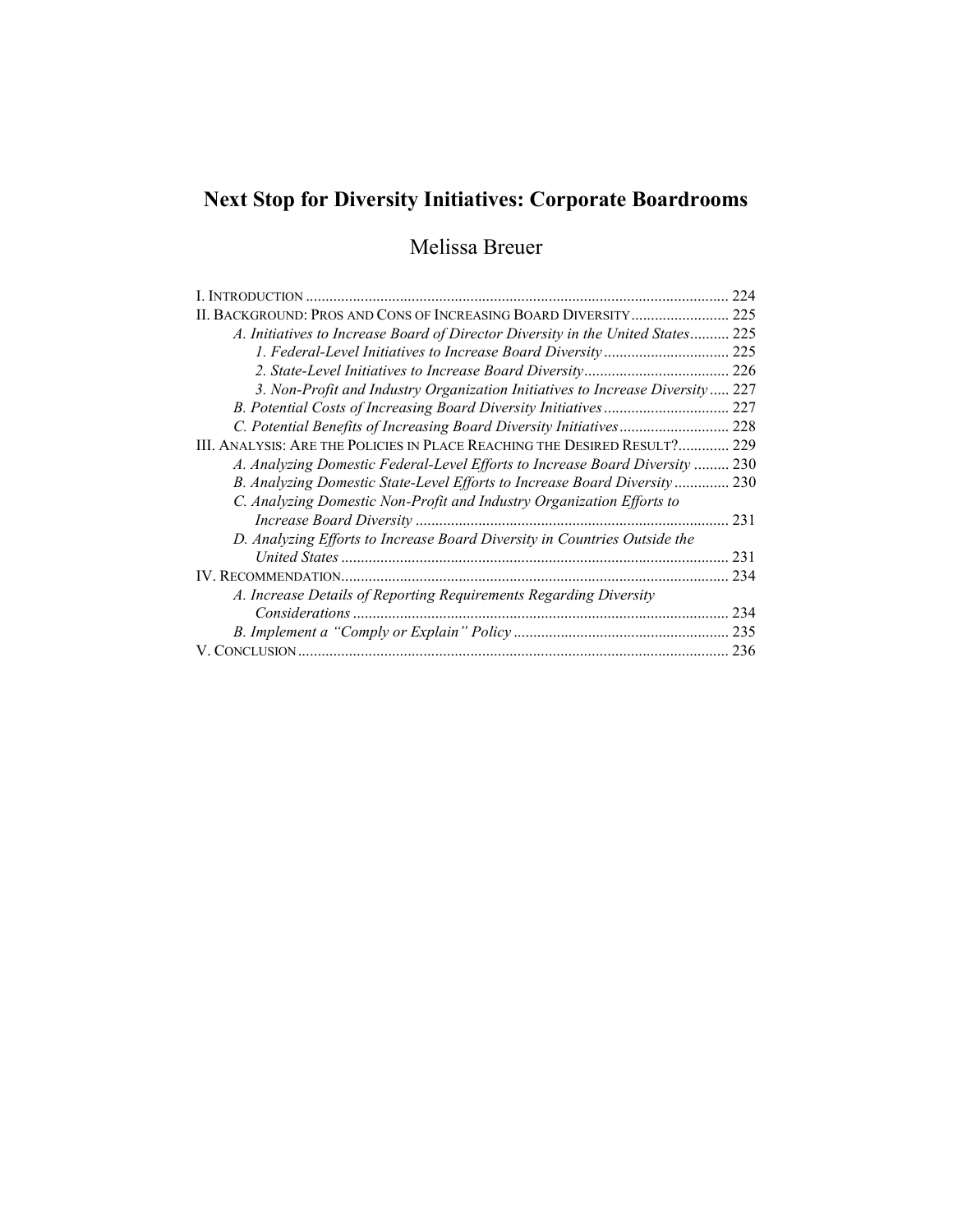## I. Introduction

Over time, minorities have won some battles for equality within society, gaining leverage with voting rights, job opportunities, and education. However, some areas of equality have been left largely unaddressed. The corporate boardroom remains a setting in which diversity is still lacking.<sup>1</sup> While the Securities and Exchange Commission (SEC) has released some directives concerning board diversity,<sup>2</sup> and some state-level initiatives have recently been passed, $3$  boardrooms in the United States have not diversified at the rate that they could. However, boards benefit from increased diversity. As diversity increases, the breadth of perspectives on a board increases<sup>4</sup>—contributing to better decisionmaking—which arguably increases corporate performance in other ways.<sup>5</sup>

This Note addresses the lack of board diversity initiatives currently in place in the United States and discusses the benefits that might be obtained from adopting a heightened diversity policy modeled after those found in other countries. While this Note primarily discusses gender diversity, this is merely due to more extensive literature on gender diversity. The benefits and recommendations concerning diversity initiatives can be applied to race, ethnicity, and age as well. Part II discusses existing initiatives to increase board diversity in the United States and some of the costs and benefits associated with board diversity policies generally. Part III analyzes how effective the United States' board diversity policies have been in increasing divesity and compares these methods to board diversity methods currently employed in other countries. Finally, Part IV recommends a heightened board diversity policy in the United States to help increase board diversity and, subsequently, corporate performance at a faster rate. While a number of other articles discuss diversity on corporate boards, $6$  none have yet analyzed board diversity at a state, national, and international level, including recent legislation, and concluded with the

 <sup>1.</sup> See Richard L. Zweigenhaft, Diversity Among CEOs and Corporate Directors: Has the Heyday Come and Gone?, WHO RULES AM.? (Dec. 2013),

http://www2.ucsc.edu/whorulesamerica/power/diversity\_among\_ceos.html (finding that board diversity "shows continuing under-representation for all groups . . . and very little if any change since [the] study of directors for 2005").

<sup>2.</sup> See Doreen E. Lilienfeld, Measures To Increase Gender Diversity On Corporate Boards Gain Traction, N.Y. L.J. (Jan. 7, 2014), http://www.newyorklawjournal.com/id=1202636453791/Measures-to-Increase-Gender-Diversity-on-Corporate-Boards?slreturn=20160829115359 (discussing the SEC rule requiring reporting of how diversity was taken into account in board nominations).

 <sup>3.</sup> See California Senate Concurrent Resolution 62 Urging More Women on Boards, UC DAVIS CENSUS (2013), http://gsm.ucdavis.edu/sites/main/files/file-attachments/public-policy-impact.pdf (discussing

California's resolution regarding board diversity); Michelle Mussman, From the Community: Mussman Passes Resolution for Gender Diversity on Corporate Boards, CHI. TRIB. (June 10, 2015),

http://www.chicagotribune.com/suburbs/arlington-heights/community/chi-ugc-article-mussman-passes-

resolution-for-gender-diversit-2015-06-10-story.html (discussing Illinois' resolution regarding board diversity); Senate Passes Resolution to Encourage Corporate Gender Diversity, KAREN SPILKA (July 29, 2015), http://karenspilka.com/2015/07/29/senate-passes-resolution-to-encourage-corporate-gender-diversity/ (discussing Massachusetts' resolution regarding board diversity).

 <sup>4.</sup> DIFFERENT IS BETTER—WHY DIVERSITY MATTERS IN THE BOARDROOM, RUSSELL REYNOLDS ASSOCS. 4 (2009), http://www.russellreynolds.com/en/Insights/thought-leadership/Documents/different-isbetter\_0.pdf.

 <sup>5.</sup> Lilienfeld, supra note 2.

 <sup>6.</sup> See, e.g., Seletha R. Butler, All on Board! Strategies for Constructing Diverse Boards of Directors, 7 VA. L. & BUS. REV. 61, 79, 82 (2012) (arguing that board diversity benefits companies and recommending a "Tier-7 Diversity Strategy").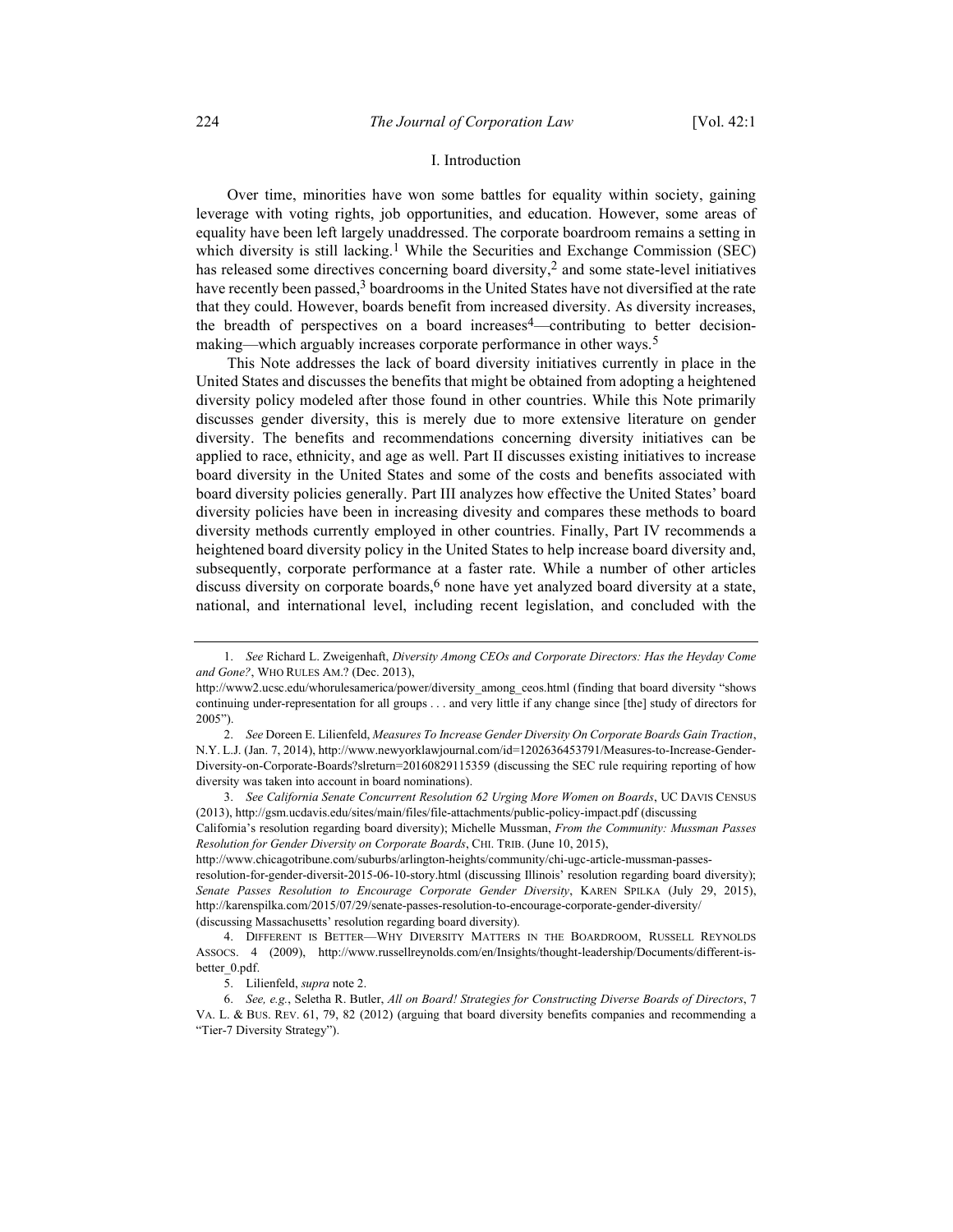recommendation described in this Note.

#### II. BACKGROUND: PROS AND CONS OF INCREASING BOARD DIVERSITY

This Part will review the recent movement toward increasing board diversity. In particular, this Part will begin by discussing initiatives taken by federal, state, and governmental actors. This Part will then discuss the costs and benefits that have been associated with efforts to increase diversity.

## A. Initiatives to Increase Board of Director Diversity in the United States

Corporations continue to struggle to maintain diversity on their boards. In 2011, 74% of corporate directors were white males.<sup>7</sup> Furthermore, historically, a large majority of these directors came from upper or upper-middle class backgrounds.<sup>8</sup> Fortune 250 companies did not even begin to elect female directors to increase diversity until the mid-1980s.9

While diversity on boards is still largely lacking, a recent movement has developed to further increase the amount of diversity on boards.<sup>10</sup> Stakeholders, organizations, and shareholder groups are becoming increasingly interested in board diversity.<sup>11</sup> Despite the growing focus, diversity has not rapidly increased.12 The number of women serving on public company boards only increased from 16% to 18% from 2008–2012.13 About 10% of U.S. companies have no women on their boards.14 While some corporations have used term limits to increase the amount of younger members on boards, this growth has been slow.<sup>15</sup>

#### 1. Federal-Level Initiatives to Increase Board Diversity

Instead of instituting federal regulations that mandate diversity, the United States has historically simply encouraged diversity on boards.<sup>16</sup> In 2009, the SEC adopted a rule

<sup>7.</sup> Zweigenhaft, *supra* note 1. The remaining corporate directors studied consisted of 13.3% white females, 5.3% African American males, 1.5% African American females, 2.4% Latino males, 0.7% Latino females, 2.0% Asian American males, and only 0.4% Asian American females. Id.

 <sup>8.</sup> Id.

 <sup>9.</sup> Mary Jo White, Chairwoman, SEC, Completing the Journey: Women as Directors of Public Companies (Sept. 16, 2014), https://www.sec.gov/News/Speech/Detail/Speech/1370542961053.

 <sup>10.</sup> PWC'S 2014 ANNUAL CORPORATE DIRECTORS SURVEY: GOVERNANCE TRENDS SHAPING THE BOARD OF THE FUTURE: BOARD PERFORMANCE AND DIVERSITY, PWC 8 (2014), https://www.pwc.com/us/en/corporategovernance/annual-corporate-directors-survey/assets/acds-01-board-performance.pdf.

 <sup>11.</sup> See id. ("Stakeholders are more interested in board diversity than ever. A number of organizations and shareholder groups in the US have undertaken efforts to increase diverse representation on public company boards. As a result, US boards are increasingly focused on recruiting directors with diversity of background and experience."). Furthermore, there is a higher percentage of new directors who are women, and those women tend to be younger and less tenured, so "it's reasonable to project that the boards of the future will include a higher proportion of women than today's boards." Id. at 10.

 <sup>12.</sup> Id. at 8.

 <sup>13.</sup> Id. at 9.

<sup>14.</sup> White, supra note 9.

 <sup>15.</sup> Darla Stuckey, Board Age Limits Continue Upward Trend, WALL ST. J.: DELOITTE (Sept. 23, 2015, 12:01 AM), deloitte.wsj.com/cfo/2015/09/23/board-age-limits-continue-upward-trend/.

 <sup>16.</sup> Lilienfeld, supra note 2.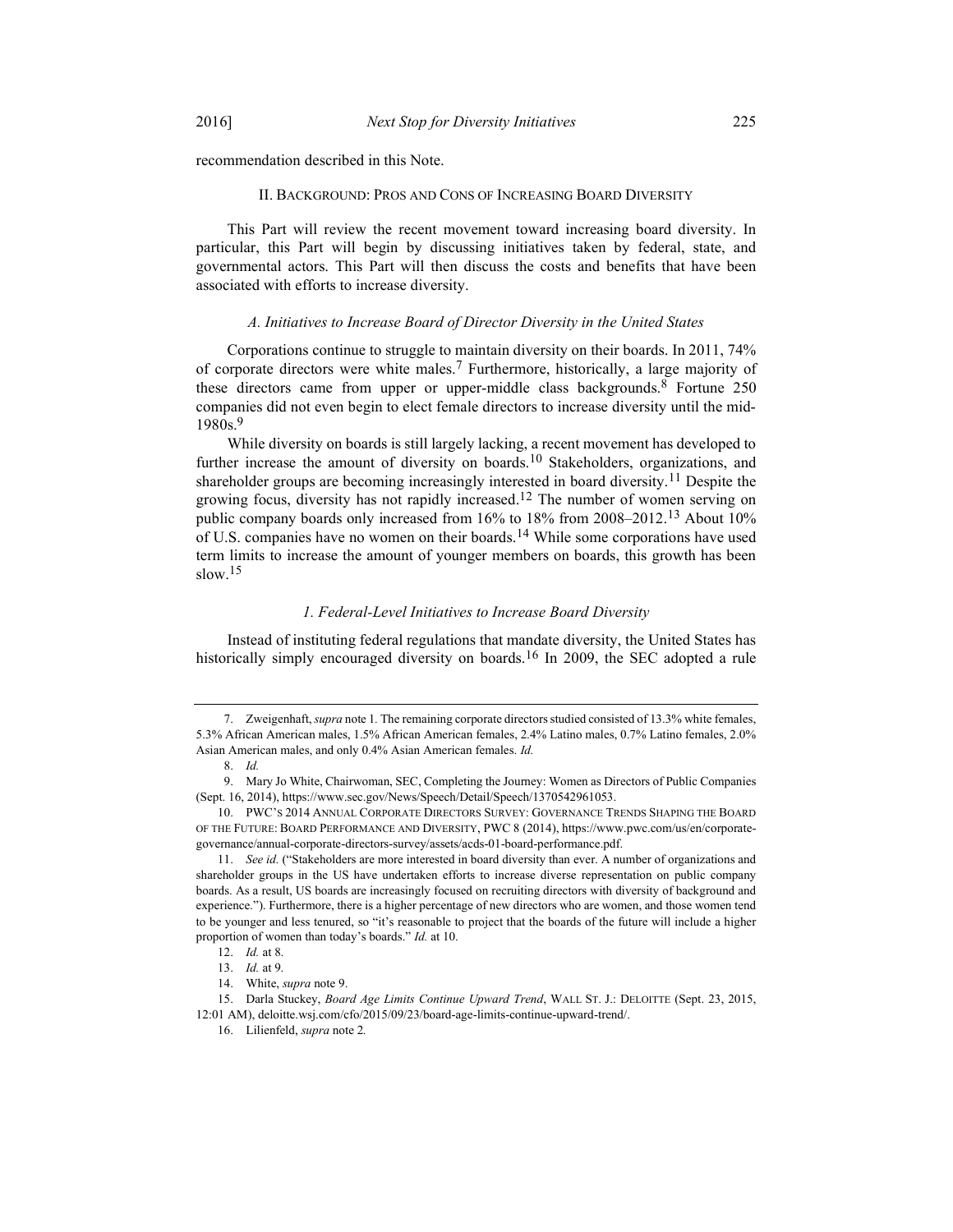regarding the reporting of how diversity was taken into account in board nominations.<sup>17</sup> The SEC Amendments to Item 407(c) of Regulation S-K require companies to disclose whether diversity is considered in identifying nominees and, if so, how diversity is considered.18 Along with this, if a company has a policy for considering diversity, a description of how the policy is implemented must be included, as well as how the company evaluates the effectiveness of the policy.<sup>19</sup> When the rule was being proposed, many commentators suggested that these disclosures were important to investors because it would provide them with "information on corporate culture and governance practices that would enable investors to make more informed voting and investment decisions."20 However, this rule does not define "diversity," so companies have been able to provide disclosures that fail to involve racial or gender diversity.21

## 2. State-Level Initiatives to Increase Board Diversity

Despite the nonexistence of expansive federal laws, movement among some state actors suggests board of director diversity may someday be mandated by state law. On July 11, 2013, the California State Senate introduced Resolution Number 62 regarding women on corporate boards.<sup>22</sup> The resolution was set forth to encourage "equitable and diverse gender representation on corporate boards, and urge that, within a 3-year period from January 2014 to December 2016, inclusive, every publicly held corporation in California" have a minimum amount of women on its board, with the minimum amount established by the statute depending on the size of the board.<sup>23</sup> The resolution discussed a number of studies finding that women directors are largely lacking and that improved diversity on boards is associated with an improvement in financial value and firm value.<sup>24</sup> California Resolution SCR-62 was passed on September 12, 2013, making California the first state in the United States to take a position on board diversity and the first state to define board diversity.25 SCR-62 was sponsored by the National Association of Women Business Owners–California (NAWBO–CA).26

Although SCR-62 is a resolution having no binding legal costs for violations, the passage of the bill sets a valuable precedent that other states are beginning to follow.<sup>27</sup> On May 31, 2015, the Illinois House of Representatives passed HR 439,<sup>28</sup> and on July 29, 2015, the Massachusetts Senate passed  $S1007<sup>29</sup>$  Each of these resolutions seeks to

 <sup>17.</sup> Id.

<sup>18.</sup> White, supra note 9.

 <sup>19.</sup> Id.

 <sup>20.</sup> PROXY DISCLOSURE ENHANCEMENTS, EXCHANGE ACT RELEASE NO. 9089, 2009 WL 4857389, at \*18 (Dec. 16, 2009) (to be codified at 17 C.F.R. pts. 229, 239, 240, 249, & 274).

 <sup>21.</sup> Lilienfeld, supra note 2.

 <sup>22.</sup> S. Con. Res. 62, Leg. Sess. (Cal. 2013).

 <sup>23.</sup> Id.

 <sup>24.</sup> Id.

 <sup>25.</sup> Betsy Berkhemer-Credaire, CA Urges its Public Companies to Put More Women on Their Boards - SCR 62, 2020 WOMEN ON BOARDS, http://www.2020wob.com/labels/scr-62 (last visited Oct. 13, 2016).

 <sup>26.</sup> Id.

 <sup>27.</sup> California's (Non-Binding) Resolution on Board Gender Diversity, VALUEEDGE ADVISORS (Aug. 27, 2015), http://valueedgeadvisors.com/2015/08/27/californias-non-binding-resolution-on-board-gender-diversity.

<sup>28.</sup> *Id.; see* Mussman, *supra* note 3 (discussing the significance of HR439 passing).

 <sup>29.</sup> KAREN SPILKA, supra note 3.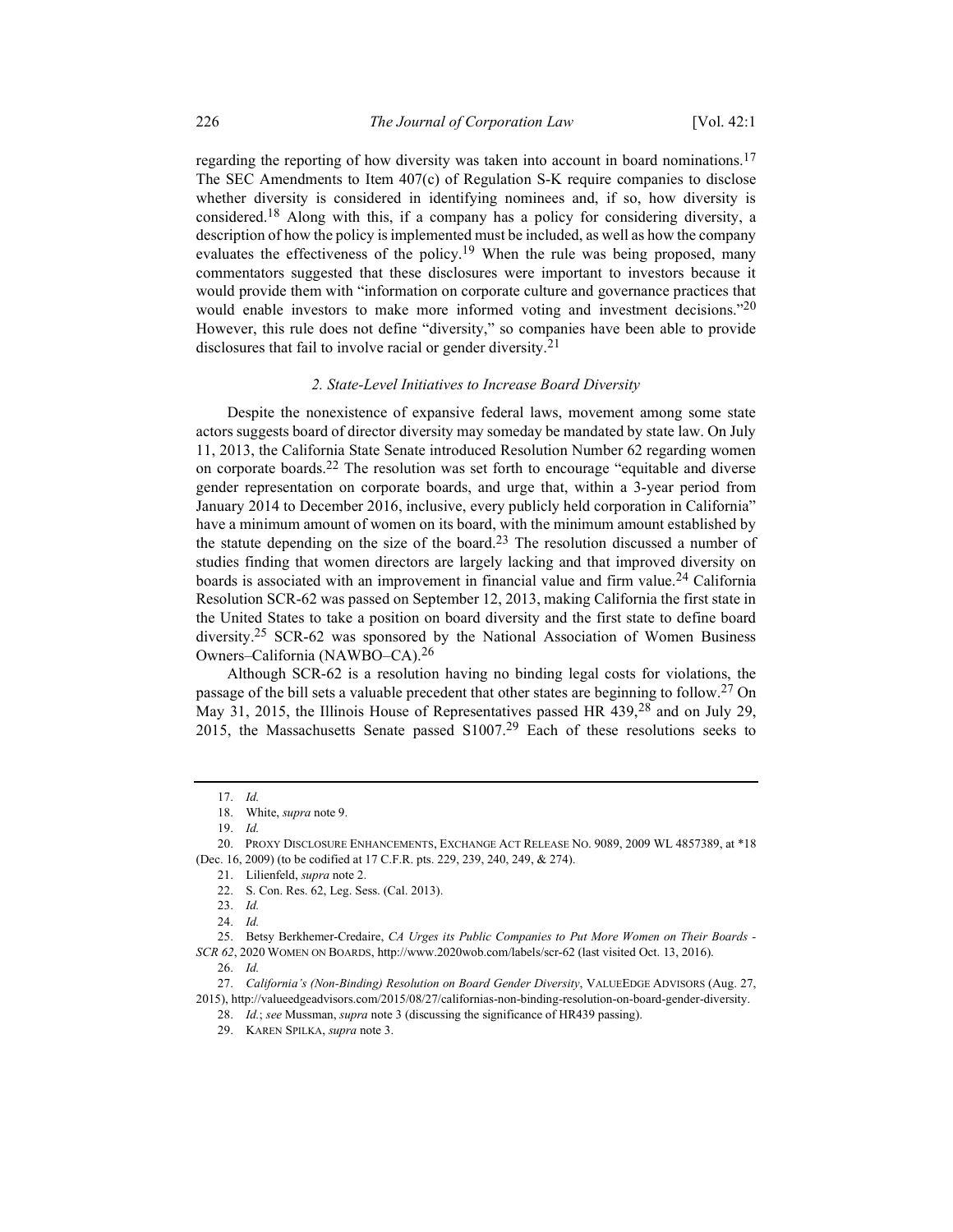accomplish the same set of goals that CA SCR-62 was established to achieve.<sup>30</sup> Again, although these resolutions are legally non-binding, they suggest that board of director diversity may someday be further mandated by law.

#### 3. Non-Profit and Industry Organization Initiatives to Increase Diversity

Industry and non-profit organizations have adopted further initiatives that may help forward board diversity goals. For example, the Thirty Percent Coalition is a group of leading women's organizations, institutional investors, executives, and elected and concerned individuals that seeks to achieve 30% women representation on public company boards by  $2015<sup>31</sup>$  The Thirty Percent Coalition has found success through letter-writing campaigns and shareholder resolutions aimed at companies without women serving on their boards.32 Another organization that seeks to increase representation of women on boards is 2020 Women on Boards.33 2020 Women on Boards annually publishes a Gender Diversity Index of Fortune 1000 Companies to draw attention to companies' attempts to diversify.34

## B. Potential Costs of Increasing Board Diversity Initiatives

Despite the aforementioned recent attempts to increase board diversity, many states have, so far, failed to adopt laws or resolutions addressing diversity on boards. There are some potential policy reasons for this. One reason is that some companies are concerned that diversity requirements may serve to replace qualified directors with less experienced, but more diverse, directors in order to meet the diversity quota.<sup>35</sup> Some research has shown that women receiving director promotions were less experienced than the directors whose positions they filled.<sup>36</sup>

Another worry among some companies is that if diversity is forced upon companies, the change will be rejected by current majority directors who would make attempts to undermine the minority directors.<sup>37</sup> Those that hold this belief think that, in order for women and other minorities to be welcomed and appreciated by companies and their boards, the selection process cannot be forced.<sup>38</sup> Some research has shown that, when a few minority members are included into a group, these members often experience feelings of "social isolation, heightened visibility, ... pressure to adopt stereotyped roles[,] ... [and] are likely to do less well in the group."<sup>39</sup> On the reverse side, non-minority members

 <sup>30.</sup> VALUEEDGE ADVISORS, supra note 27.

 <sup>31.</sup> Deborah L. Rhode & Amanda K. Packel, Diversity on Corporate Boards: How Much Difference Does Difference Make?, 39 DEL. J. CORP. L. 377, 423 (2014).

 <sup>32.</sup> Id.

 <sup>33.</sup> Id.

 <sup>34.</sup> Id.

<sup>35.</sup> See, e.g., Nilofer Merchant, Quotas for Women on Boards are Wrong, HARV. BUS. REV. (Sept. 1, 2011), https://hbr.org/2011/09/quotas-for-women-on-boards-are/ (noting that one University of Michigan study found that firms forced to increase women on their boards experienced "one measure of corporate value fall by 18%"). 36. Id.; see Rhode & Packel, supra note 31, at 402–04 (noting that CEO experience is often a background

requirement to become a director, and minorities are underrepresented in top executive positions).

 <sup>37.</sup> See Merchant, supra note 35 (discussing the belief that "[g]roups don't change dynamics until they decide to change their dynamics").

 <sup>38.</sup> Id.

<sup>39.</sup> See Rhode & Packel, *supra* note 31, at 408 (quoting ROSABETH MOSS KANTER, THE PROBLEMS OF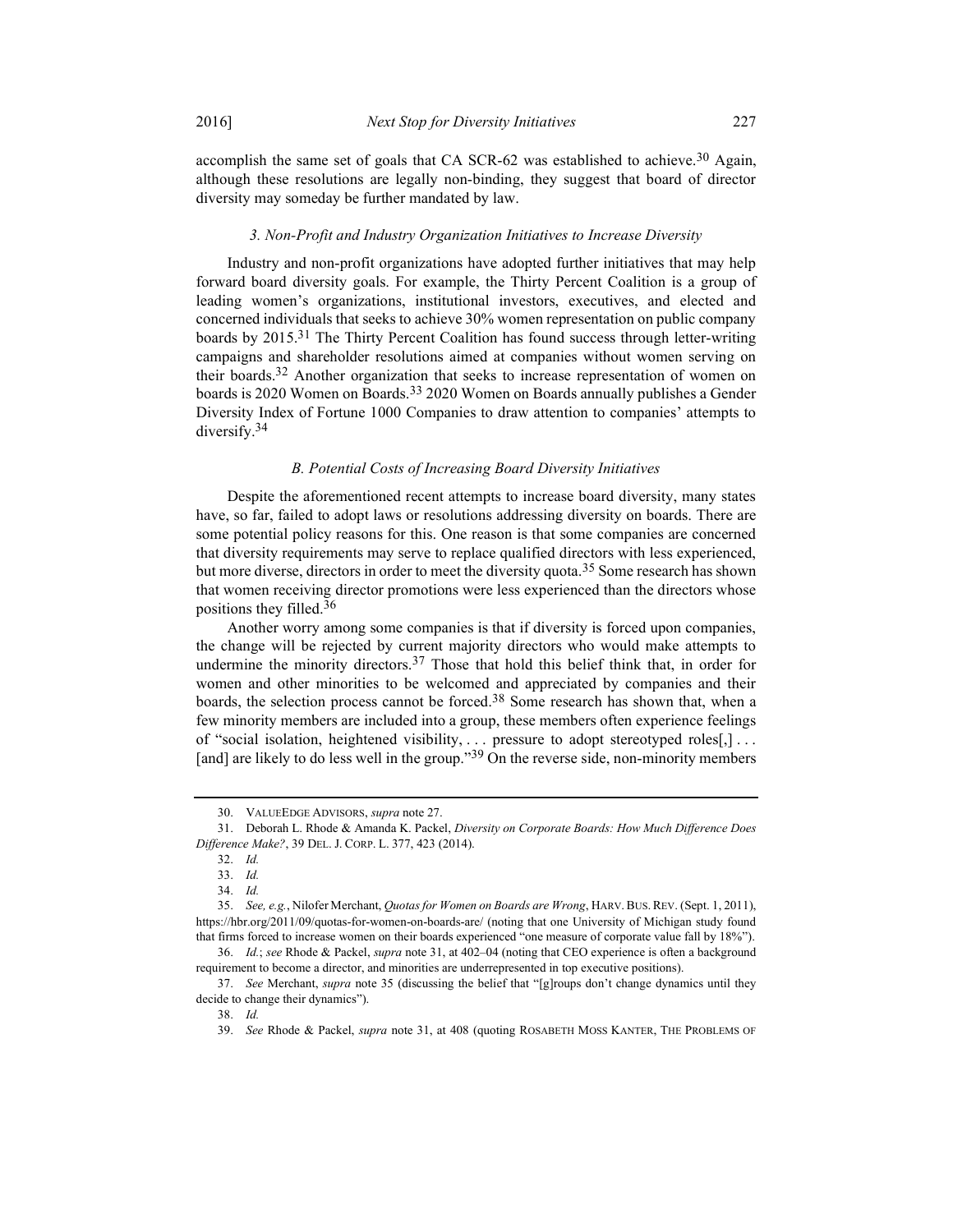might also feel that they are being excluded and that the minority group members are receiving preferential treatment over them.

Related to this notion is a fear that, although increasing diversity may add more perspectives to the board, it may also create tensions among board members by making "board work more complex, unsettl[ing] existing power structures, and weaken[ing] the bargaining power of the board vis-à-vis shareholders and other influential stakeholders."40 Yet another possible explanation for the lack of support for diversity regulations on boards is a fear that mandating more diverse, and potentially younger, members to boards could lead to forcing older board members to resign.<sup>41</sup> A desire to nominate younger, more technologically-savvy individuals, for instance, may lead to pushing older board members into retirement.

## C. Potential Benefits of Increasing Board Diversity Initiatives

While the fears behind implementing board diversity regulations may be dissuading potential supporters and slowing legislation, the benefits of increasing diversity may contribute to the growth of such legislation in the near future. One of the greatest potential benefits to companies that increase diversity lies in the increased breadth of perspective.<sup>42</sup> A wide range of perspectives is essential in the complex decision-making that companies may face.<sup>43</sup> Including more minority members on boards means the inclusion of more varied life experiences, leading to the ability to relate to, and understand, the actions of a range of actors that a company might encounter in negotiations and other relations.

The increased presence of minority directors may also increase a company's reputation with consumers by signaling the quality of the company to interested actors.<sup>44</sup> A good reputation may lead to an increase in interested job applicants<sup>45</sup> and investors.<sup>46</sup> Along with this, some believe that board diversity is associated with shareholder value.<sup>47</sup> Other empirical studies suggest a connection between diversity and good corporate

TOKENISM 39 (1974)).

 <sup>40.</sup> Trond Randøy et al., A Nordic perspective on corporate board diversity, NORDIC INNOVATION CTR. (Norden Norway), NOV. 2006, at 7–8,

http://www.nordicinnovation.org/Global/\_Publications/Reports/2006/The%20performance%20effects%20of%2 0board%20diversity%20in%20Nordic%20Firms.pdf (noting further the importance of potential conflicts "between organizational performance and board group goals").

<sup>41.</sup> See Ann Yerger, Board Retirement and Tenure Policies, HARV. L. SCH. F. CORP. GOVERNANCE & FIN. REG. (Sept. 1, 2015), http://corpgov.law.harvard.edu/2015/09/01/board-retirement-and-tenure-policies/#more-71427 (discussing board retirement and tenure policies and mentioning "the push for enhanced board diversity and related performance benefits, and the need for fresh perspective, expertise and insights in the boardroom").

<sup>42.</sup> See RUSSELL REYNOLDS ASSOCS., *supra* note 4, at 2 (stating that "[a] wide range of perspectives, not merely token representation, is critical to effective corporate governance").

 <sup>43.</sup> Id. at 5.

<sup>44.</sup> Rhode & Packel, *supra* note 31, at 399.

 <sup>45.</sup> See Peter Rampling, Board Diversity & Corporate Performance 2 (Dec. 7, 2011),

http://papers.ssrn.com/sol3/papers.cfm?abstract\_id=1969229 (stating that these corporate leaders believe one must look at the connection between board diversity and a successful company and that the issue will make a difference to applicants).

<sup>46</sup>. See Rhode & Packel, supra note 31, at 399 (noting that some research has suggested that board diversity increases reputation and sends messages to investors "about the robustness of the governance mechanisms in place and the quality of the firm").

<sup>47.</sup> See Rampling, *supra* note 45, at 1 (stating that one must look at the connection between board diversity and a successful company and that being more diverse may actually enhance shareholder value).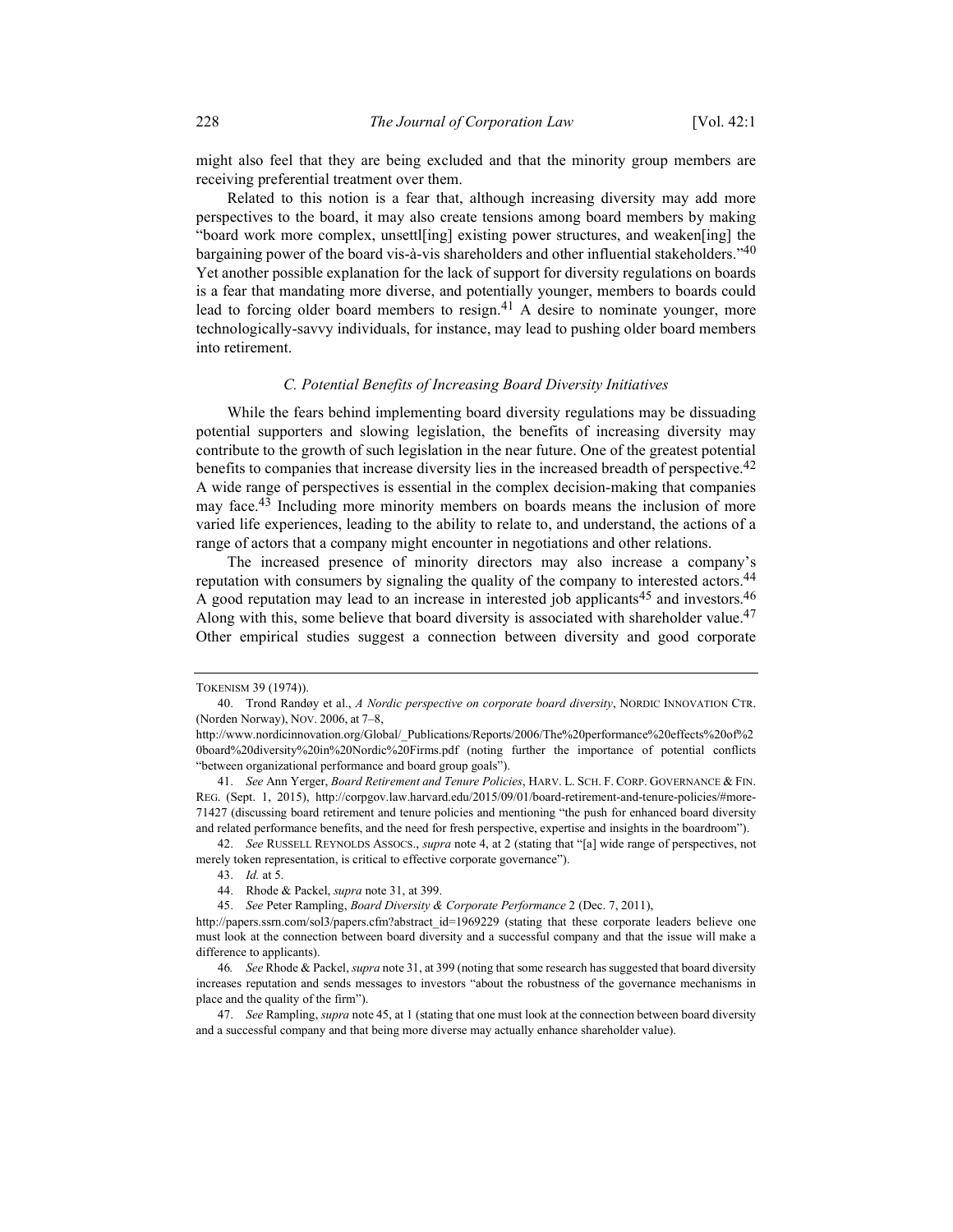governance, including more meetings, higher attendance rates, and greater commitment to corporate social responsibility.<sup>48</sup> There are also a variety of studies linking diversity with improvement in financial performance,<sup>49</sup> innovation, motivation, and firm value; however, a number of studies also note no relationship, so commentators believe that a case for

The United States could potentially implement board of director diversity policies through a few different avenues, including legislative diversity efforts, regulatory diversity efforts, and encouraging voluntary efforts by companies.<sup>51</sup> Legislative efforts to increase diversity on boards have mostly occurred in countries outside the United States; however, the recent attention at the state level suggests that, perhaps, greater legislative efforts will appear in the United States in the future.<sup>52</sup> While legislative mandates may be the ultimate goal, regulatory and voluntary encouragement mechanisms also remain useful tools in helping to increase diversity.

## III. ANALYSIS: ARE THE POLICIES IN PLACE REACHING THE DESIRED RESULT?

This Part will introduce and evaluate the current ways that governmental entities try to increase diversity, particularly discussing efforts made by the U.S. federal government, state governments, and foreign governments. This Part includes some of the methods being used in countries outside the United States to serve as an analysis of alternative ways that state and federal entities might try to implement diversity in the future using the most cost effective means. The analysis of methods used by other countries might provide guidance for American entities. This Part will also discuss the benefits and shortcomings of efforts made by both the United States and foreign entities to increase diversity. This evaluation may lead to more efficient means of increasing diversity in the future.

As mentioned, while there has been a move toward increasing diversity, the move has happened slowly. Many of the policies being put in place at the state and federal levels

diversity should focus on the other benefits.<sup>50</sup>

<sup>48.</sup> Rhode & Packel, *supra* note 31, at 400.

 <sup>49.</sup> See, e.g., Companies With More Women Board Directors Experience Higher Financial Performance, According to Latest Catalyst Bottom Line Report, CATALYST, http://www.catalyst.org/media/companies-morewomen-board-directors-experience-higher-financial-performance-according-latest (last visited Oct. 13, 2016) (discussing a study that found higher financial performance for companies with higher women representation in three measures: return on equity, return on sales, and return on invested capital); Dorothee Enskog, Women's Positive Impact on Corporate Performance, CREDIT SUISSE (Sept. 23, 2014), https://www.creditsuisse.com/us/en/news-and-expertise/investing/articles/news-and-expertise/2014/09/en/womens-impact-oncorporate-performance-letting-the-data-speak.html (discussing a study finding that gender diversity in company management "coincides with improved corporate financial performance and higher stock market valuations").

 <sup>50.</sup> Rhode & Packel, supra note 31, at 384–93; see also Frank Dobbin & Jiwook Jung, Corporate Board Gender Diversity and Stock Performance: The Competence Gap or Institutional Investor Bias?, 89 N.C. L. REV. 809, 837 (2011) (stating that gender diversity may not be shaping the "efficacy or monitoring capabilities of boards themselves"; however, gender diversity may influence corporate performance by "activating bias on the part of [] institutional investors"); Isabel Gallego-Alvarez et al., The Influence of Gender Diversity on Corporate Performance, 13 REVISTA DE CONTABILLIDAD—SPANISH ACCT. REV. 53, 55 (Jan.–June 2010) (discussing a study finding that higher levels of gender diversity did not influence corporate performance in Spanish corporations).

 <sup>51.</sup> Rachel Soares, Increasing Gender Diversity On Boards: Current Index Of Formal Approaches, CATALYST (Aug. 8, 2014), http://www.catalyst.org/knowledge/increasing-gender-diversity-boards-currentindex-formal-approaches.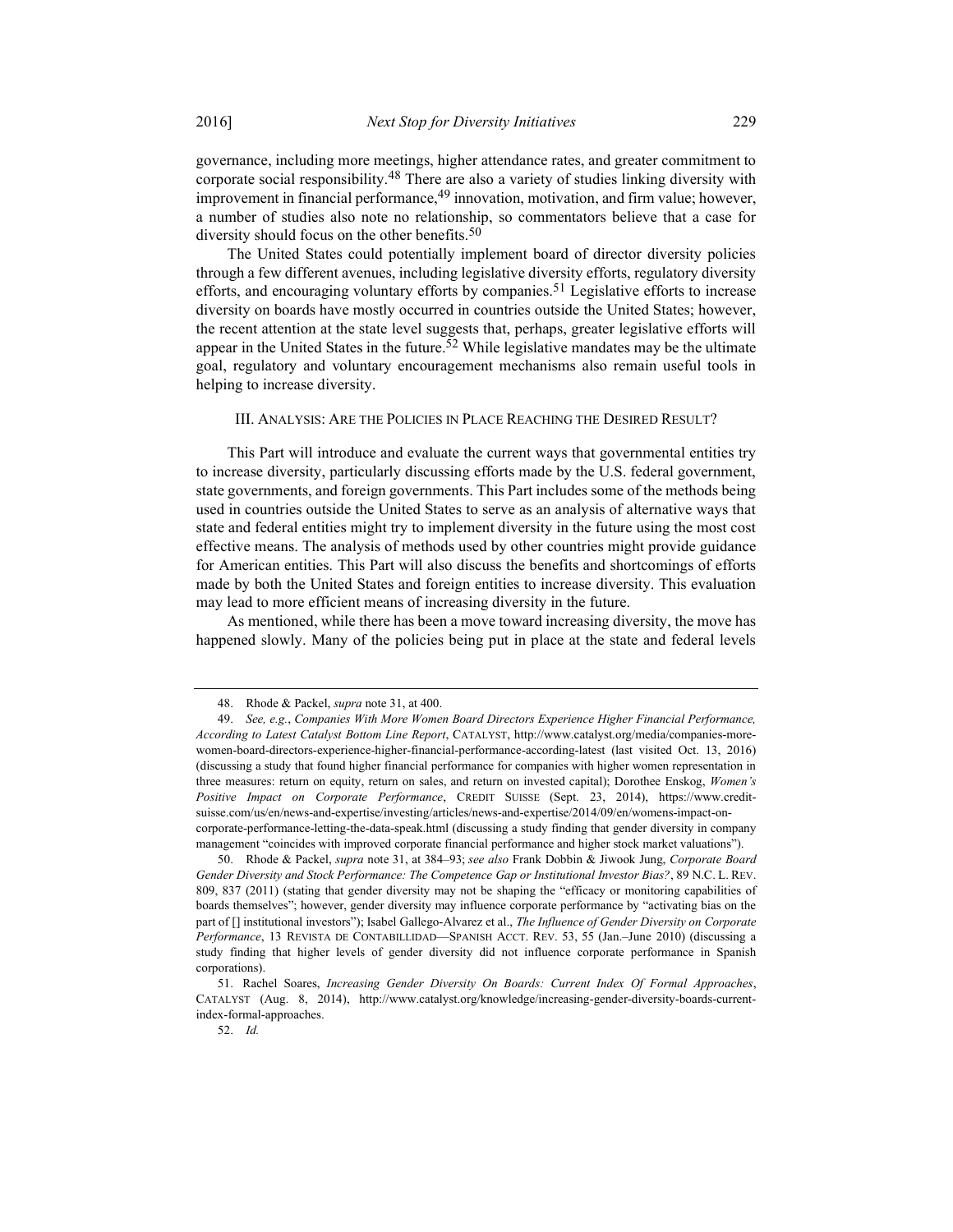have been fairly recent,<sup>53</sup> so an analysis of the benefits achieved from these methods may not yet fully encompass the overall effect of the policies. Over time, the most effective methods may become more evident.

## A. Analyzing Domestic Federal-Level Efforts to Increase Board Diversity

While SEC Item 407(c)(2)—the current SEC regulation regarding board diversity attempts to increase diversity initiatives by requiring the disclosure of consideration of diversity in the board nomination process, some investors and commentators believe it falls short in many areas.<sup>54</sup> As mentioned, this rule does not define "diversity," so companies have been able to provide disclosures that fail to involve racial or gender diversity.55 Under the current rule, shareholders still cannot easily discover the racial and ethnic makeup of boards.<sup>56</sup> Shareholders can also encounter difficulty in determining the gender of nominees in proxy materials.57 While the rule calls for reporting how diversity was considered in nominees,58 it does not account for individual director diversity attributes or board level diversity for all companies, which are important factors for investors to consider.<sup>59</sup> Investors concerned about increasing gender, racial, and ethnic diversity must spend their own time and money doing the research, $60$  a burden that may lessen the concern about increasing diversity. Since the implementation of the amendments to Item 407 of Regulation S-K, there has been no meaningful evidence of an increase in board of director diversity accounted to the amendment, and the rule does not provide shareholders with sufficient details to determine board diversity and risk management.<sup>61</sup>

## B. Analyzing Domestic State-Level Efforts to Increase Board Diversity

Although the state-level initiatives that have been taken are legally non-binding, the bills passed to increase corporate diversity have experienced some success in doing so. California's SCR-62 passed in September 2013, and by December 2013, the percent of companies meeting the goals outlined in the resolution reportedly increased to  $16\%$ .<sup>62</sup> 35% of the 63 firms that met the goals are in the technology hardware and software industries.<sup>63</sup> The companies with the most women in leadership positions increased from 74% to 96%,

<sup>53.</sup> See UC DAVIS CENSUS, supra note 3 (noting that California's resolution was adopted in September 2013); Mussman, *supra* note 3 (noting that Illinois' resolution passed May 31, 2015); KAREN SPILKA, *supra* note 3 (noting that Massachusetts' resolution passed July 2015).

<sup>54.</sup> See generally Anne Simpson, Director of Global Governance of California Public Employees Retirement System et al., Petition for Amendment of Proxy Rule Regarding Board Nominee Disclosure— Chart/Matrix Approach (Mar. 31, 2015), https://www.sec.gov/rules/petitions/2015/petn4-682.pdf (stating large institutional investors' concerns with the ability of SEC Item  $407(c)(2)$  to convey board member diversity).

 <sup>55.</sup> Lilienfeld, supra note 2.

 <sup>56.</sup> Simpson et al., supra note 54, at 2.

 <sup>57.</sup> Id.

 <sup>58.</sup> White, supra note 9.

 <sup>59.</sup> Simpson et al., supra note 54, at 2.

 <sup>60.</sup> Id.

 <sup>61.</sup> Id. at 5.

 <sup>62.</sup> THE REPORT ON THE STATUS OF WOMEN AND GIRLS IN CALIFORNIA, MOUNT SAINT MARY'S U. L.A. 48 (2015),

http://www.msmu.edu/uploadedFiles/Content/Status\_of\_Women\_and\_Girls/RSWG%202015%20final.pdf. 63. Id.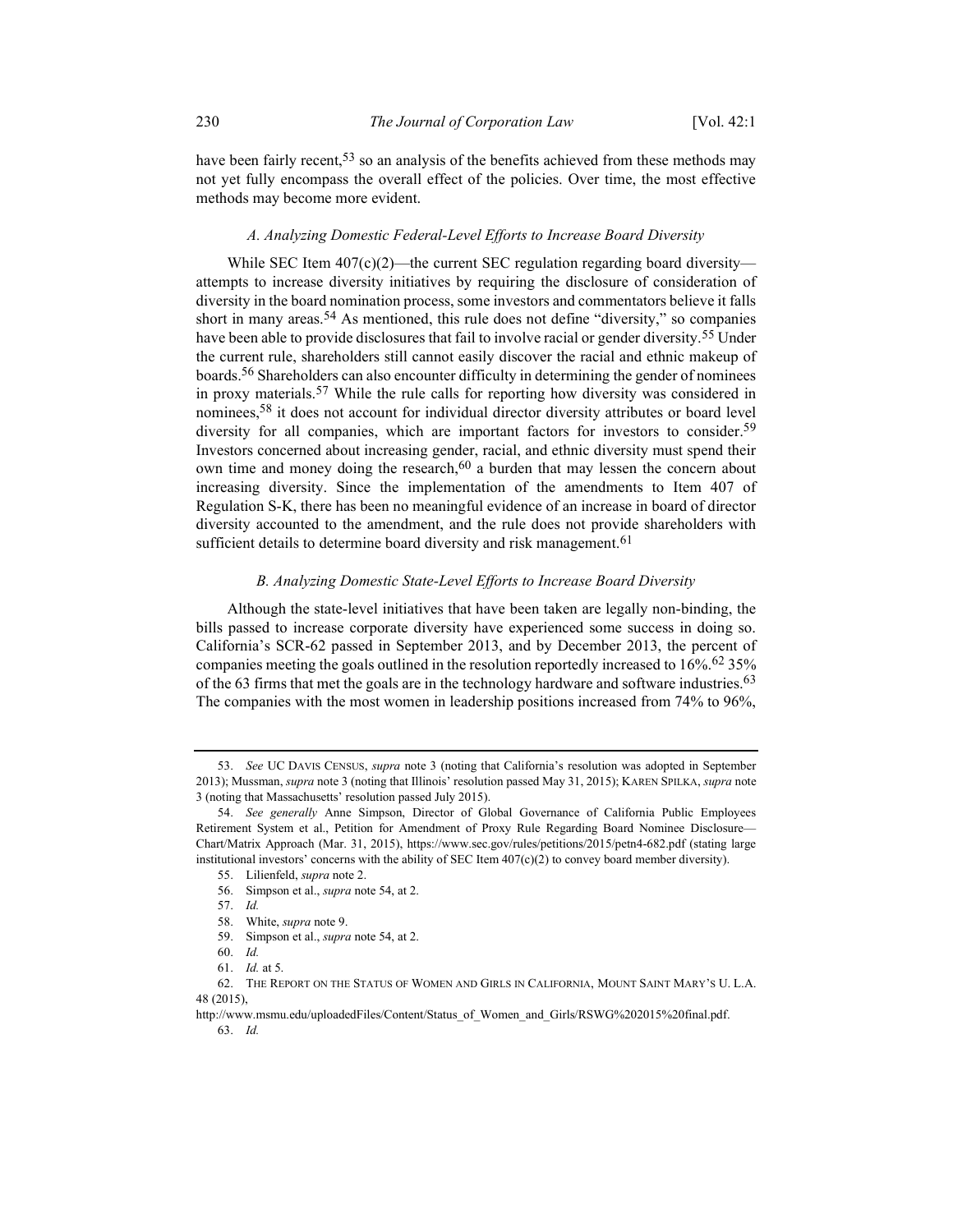meeting the SCR-62 goals.<sup>64</sup> The outcome of California's SCR-62 is encouraging for Illinois' HR439 and Massachusetts' S1007, which both have not yet been in existence long enough to generate substantial evidence to truly gauge their effects.<sup>65</sup>

## C. Analyzing Domestic Non-Profit and Industry Organization Efforts to Increase Board **Diversity**

The industry and non-profit organizations that promote board diversity have also experienced some success. The Thirty Percent Coalition implemented an Adopt a Company initiative that included letter-writing campaigns and collaborative discussions with public companies encouraging the companies to increase board diversity.<sup>66</sup> The Coalition also led Champions of Change, a list of corporate leaders that advocate for increasing the amount of women on public company boards.<sup>67</sup> At least 22 of the companies targeted by this initiative have now added women to their boards.<sup>68</sup> Organizations like Catalyst and Watermark, non-profit organizations dedicated to increasing opportunities for women, are also contributing to increasing board diversity.<sup>69</sup> Both groups assist "boardready women" to obtain corporate director positions at a local and national level and provide research evaluating the status of women in board positions.<sup>70</sup>

## D. Analyzing Efforts to Increase Board Diversity in Countries Outside the United States

While the current state and local diversity initiatives in America have seen some success, there may be options currently unexplored in the United States that could further increase diversity at a more rapid rate. The political and social climates of other countries might dramatically differ from the United States, but the methods employed in these countries can still serve as a comparative model to learn more about alternative options in which the United States might find success.

Some countries outside the United States have imposed quota laws regarding the amount of women on boards.<sup>71</sup> These laws punish companies that are non-compliant.<sup>72</sup> Beginning in 2003, Norway, Belgium, France, Italy, and the Netherlands—to name a few—have passed laws requiring public companies to allow women to represent 40% of boards within five years or risk fines or, potentially, dissolution for non-compliance.<sup>73</sup> Other countries threaten suspension of director benefits and compensation, public

 <sup>64.</sup> Id.

 <sup>65.</sup> See supra note 53 (noting the dates that each of the mentioned resolutions was enacted).

 <sup>66.</sup> Memorandum from the Thirty Percent Coalition, Institutional Investors Working with Thirty Percent Coalition Continue to Push for Increased Gender Diversity in the Boardroom, Thirty Percent Coalition (June 24, 2015), http://www.30percentcoalition.org/news/105-institutional-investors-working-with-thirty-percentcoalition-continue-to-push-for-increased-gender-diversity-in-the-boardroom.

 <sup>67.</sup> Press Release, PR Newswire, Thirty Percent Coalition Commends 22 Public Companies Adding

Women to their Boards of Directors, The Bus. Journals (June 17, 2015, 6:00 AM),

http://www.bizjournals.com/prnewswire/press\_releases/2015/06/17/MN34500.

 <sup>68.</sup> Id.

 <sup>69.</sup> Barbara B. Kamm, Why Corporate Boardrooms Need More Women, FAST CO. (Mar. 27, 2014, 5:02 AM), http://www.fastcompany.com/3028003/leadership-now/why-corporate-boardrooms-need-more-women.

<sup>70</sup>. Id. 71. Lilienfeld, supra note 2.

 <sup>72.</sup> Id.

 <sup>73.</sup> Id.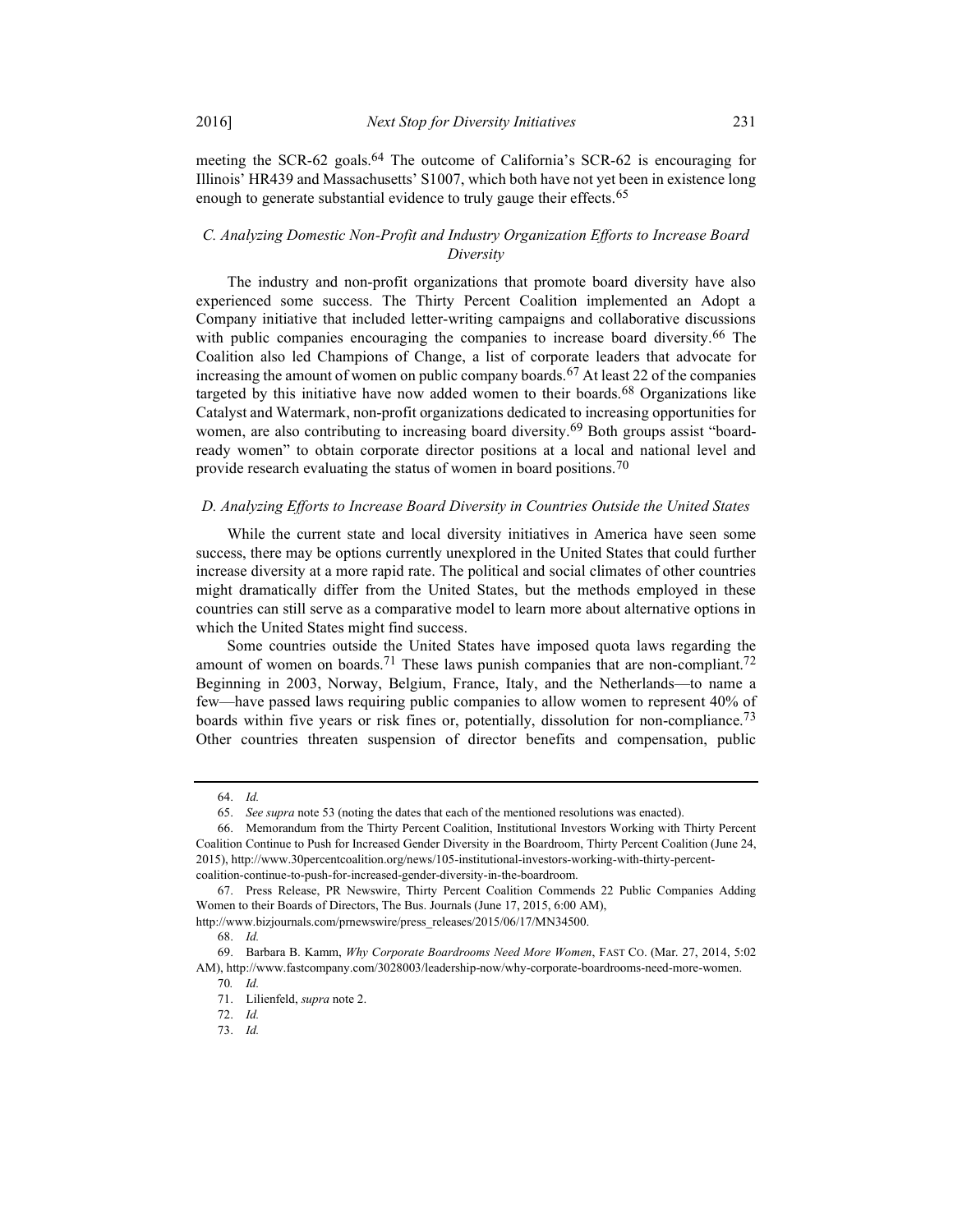disclosure about why the target was not reached, or less public subsidies and state contracts awarded if diversity quotas are not met.<sup>74</sup>

The countries threatening harsher penalties have successively increased diversity.75 GMI Ratings conducted an analysis of almost 6000 companies across 45 countries in 2013 that showed the highest amounts of female directors were in Nordic countries where the legislature had passed laws to increase diversity and threatened penalties for noncompliance.<sup>76</sup> However, the number of women on boards in Spain reportedly decreased despite a diversity law passed in 2007 requiring 40% of directors to be female.<sup>77</sup> Researchers attributed this decrease to the weak penalty for non-compliance because, in Spain, gender diversity is only "taken into account when state subsidies and public contracts are awarded."78 On the other hand, those countries imposing stricter punishments for non-compliance, such as fines, dissolution, and withholding fees from directors, saw "sharp increases" in the amount of companies with the goal number of female board members.<sup>79</sup>

While the countries that have implemented penalties for non-compliant companies have generally obtained success in increasing gender diversity on boards, many view these laws as contentious—claiming the laws hurt corporate profits.<sup>80</sup> Some believe that setting quotas and penalizing non-compliance is not the best way to increase gender diversity.<sup>81</sup> One study on the Norwegian statute showed the law negatively impacted "stock prices, operating performance, and the experience level of directors, perhaps due to the short time frame in which companies were required to comply."82 However, other surveys show that countries with quotas have higher support for quotas than countries without quotas, perhaps due to higher satisfaction levels associated with working on boards with greater gender balance.83

An approach more lenient than imposing fines or suspending director benefits is the "comply or explain" method.<sup>84</sup> This method has been adopted in countries including Australia and Canada.<sup>85</sup> The method "requires a company to either (a) comply and adopt and disclose the content of the necessary policies or make and describe the necessary considerations, or else (b) explain why it does not have such policies or make such

78. Id.

81. Id.

82. Id.

83. See id. ("Although it is still unclear why this is the case, the authors suggest that, once quotas are enacted, both men and women may experience the higher satisfaction levels that tend to be associated with working in groups with greater gender balance, thus eroding some of the initial opposition to quotas.").

85. Id.

 <sup>74.</sup> Id.

 <sup>75.</sup> Claer Barrett, Gender quotas feel coercive but appear to work, FIN. TIMES (May 14, 2014), http://www.ft.com/cms/s/0/aef9d9c4-d521-11e3-9187-00144feabdc0.html#axzz3pPp6v2bl.

<sup>76</sup>. Id.

 <sup>77.</sup> Id.

 <sup>79. &</sup>quot;Sharp increases" here is considered an 8–18% increase in the "proportion of companies with at least three female board members." Id.

 <sup>80.</sup> See, e.g., Lilienfeld, supra note 2 (noting that imposing penalties for non-compliance remains controversial).

 <sup>84.</sup> Nancy E. Sheppard, New "comply or explain" diversity disclosures required for Canadian firms, WOMEN2BOARDS, http://women2boards.com/new-comply-or-explain-diversity-disclosures-required-in-for-

canadian-firms (last visited Oct. 13, 2016) (discussing the "comply or explain" model adopted in Canada and Australia).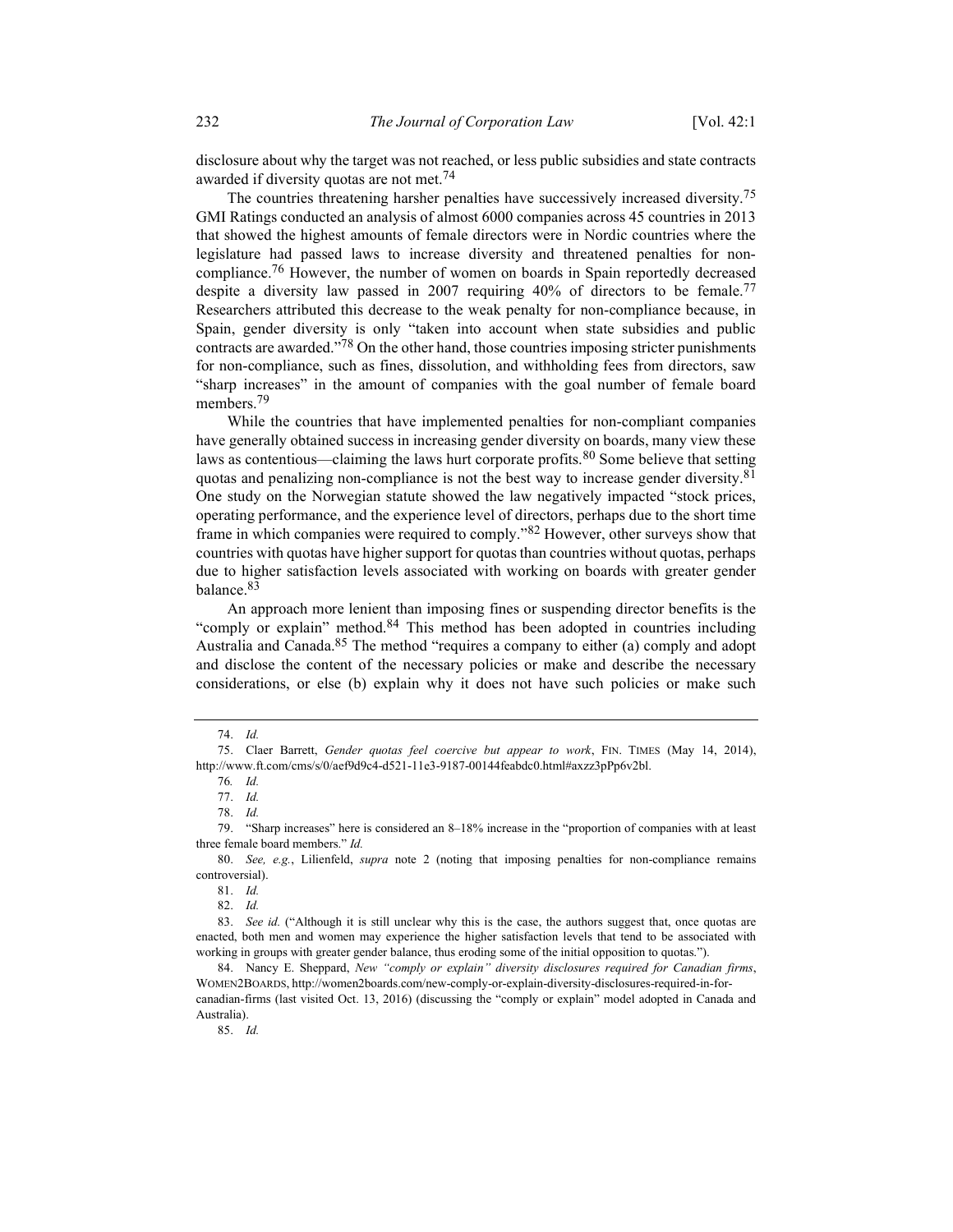considerations."86 After Australia amended its policy in 2010 to include gender diversity policies, the percentage of female board members on the Australian Stock Exchange (ASX) 200 Companies list almost doubled by 2014.<sup>87</sup> By 2013, almost a quarter of the ASX 200 companies achieved the goal of 25% women board directors.<sup>88</sup> The guidelines reason that this reporting system encourages transparency and accountability, ultimately improving the chances of achieving the goals of the diversity policy.<sup>89</sup>

As noted, important distinctions exist between the board diversity regulation system present in the United States and the systems present in other countries. The SEC Regulation currently in place requires companies to disclose how diversity was considered in the nominating process; however, it does not provide the kind of detailed information about diversity that interests investors concerned about board diversity.90 The state-level and local organization initiatives have called for greater growth in terms of effectively increasing board diversity,  $91$  but still do not rise to the level that other countries—that create strict diversity quotas and impose penalties for failing to meet—do.<sup>92</sup>

While imposing penalties for non-compliance may face some opposition,  $93$  the penalties may help increase diversity at a faster rate.94 Fines, threats of dissolution, or withholding of fees may lead to a sharp increase in diversity.<sup>95</sup> However, the lesser penalty, such as a "comply or explain" method, also exists as an option.<sup>96</sup> The SEC's reporting requirements are more similar, but still less stringent, than a "comply or explain" method that requires more detailed disclosures regarding diversity. The American policies in place have not quite reached the level of those policies present in other countries. However, further initiatives might be taken by the United States.

 <sup>86.</sup> Id.

<sup>87.</sup> See Women on boards: global approaches to advancing diversity, POINT OF VIEW (EY), July 2014, at 4. http://www.ey.com/Publication/vwLUAssets/ey-women-on-boards-pov-july2014/\$FILE/ey-women-onboards-pov-july2014.pdf (noting that the percentage of female board members went from 9% to 17.6% from 2010–2014).

 <sup>88.</sup> Id.

<sup>89.</sup> See id. (noting ASX's recent guidance stating that "[r]eporting annually on an entity's gender diversity profile and on its progress in achieving its gender diversity objectives is important. It encourages greater transparency and accountability and, because of that, is likely to improve the effectiveness of the entity's diversity policy in achieving the outcomes the board has set").

<sup>90.</sup> See supra notes 54–61 and accompanying text (discussing the shortcomings of the SEC regulation); see also Simpson et al., *supra* note 54, at 2 ("As a result [of the current disclosure rule], investors who care about gender, racial, and ethnic diversity must do their own investigation. Such collection of information about race and ethnicity of directors can be time consuming, expensive, and fraught with inaccuracies.").

 <sup>91.</sup> See supra Part III.B (discussing the effects of the state level initiatives to increase board diversity).

 <sup>92.</sup> See supra notes 71–74 and accompanying text (discussing the heightened initiatives to increase board diversity present in other countries, including the implementation of penalties for non-compliance with diversity quotas).

<sup>93.</sup> See Lilienfeld, supra note 2 (stating that "officials of nine countries signed a letter indicating their opposition to European-wide quotas . . . [and] some argue that quotas are not the ideal way to achieve gender diversity").

<sup>94.</sup> See Barrett, *supra* note 75 (noting that Italy, France, Germany, and the Netherlands—companies imposing penalties for non-compliance with diversity policies—experienced 8–18% increase in the proportion of companies with at least three female board members).

<sup>95</sup>. Id.

<sup>96</sup>. See Sheppard, supra note 84 (discussing the "comply or explain" model adopted in Canada and Australia).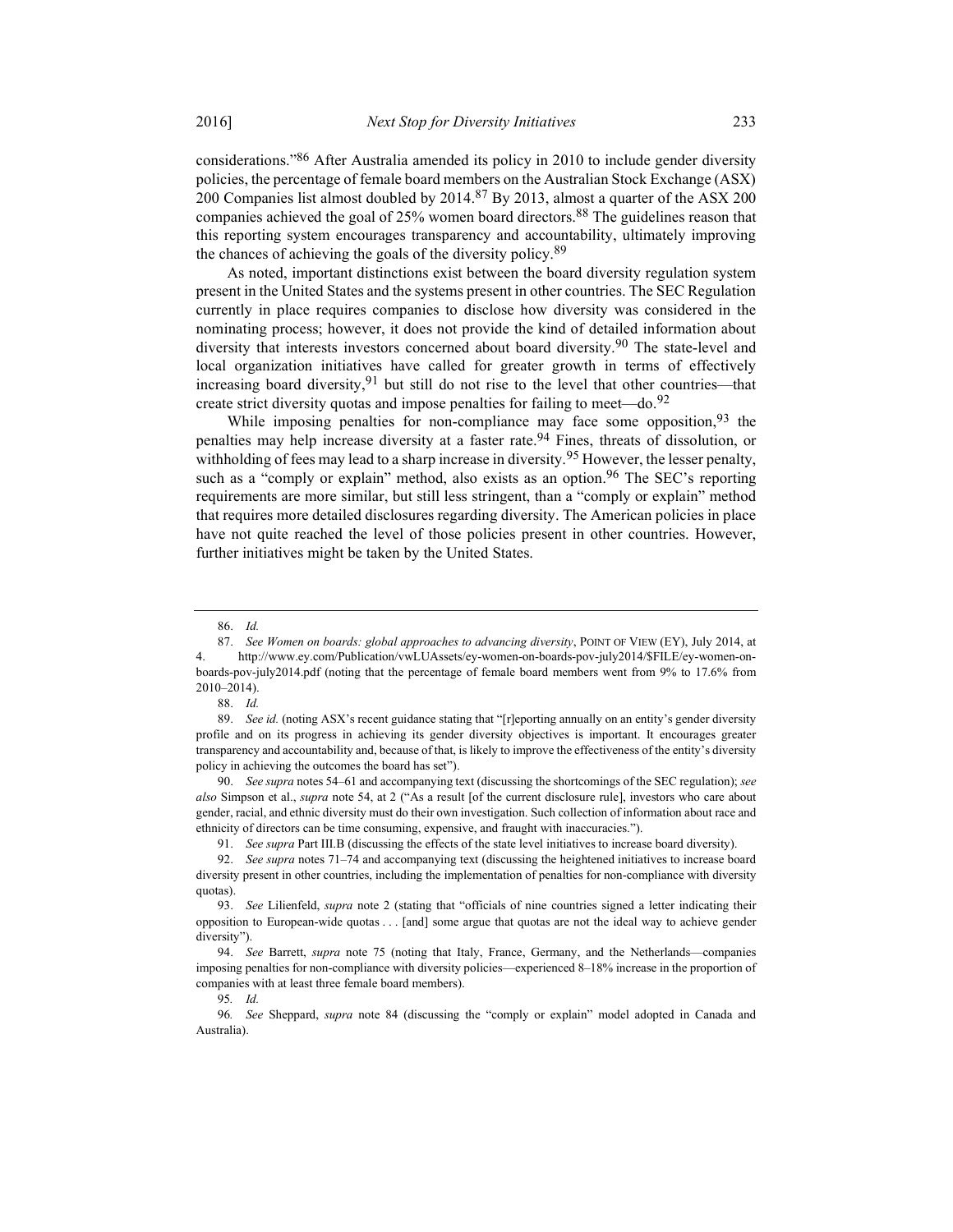## IV. RECOMMENDATION

Based on the lack of diversity regulations at the federal level and the benefits found from corporations increasing diversity, the SEC should strengthen their current diversity reporting regulation and craft a more far-reaching diversity rule. While the more restrictive laws in other countries—those containing penalties for non-compliance—tend to find the most success, the SEC might be disinclined to adopt a similar statute out of fear American corporations and other interested parties will object due to the contentious nature of such regulations.<sup>97</sup> However, the SEC might successfully increase diversity in American companies at a faster rate by strengthening their reporting guidelines and requiring more detailed reports.<sup>98</sup> The SEC might also take its regulations to the next level and adopt a policy similar to the "comply or explain" method employed in several other countries.<sup>99</sup> These policies could also be implemented at the state level; however, the resolutions recently adopted in California, Illinois, and Massachusetts might effectively increase diversity, so there may be an interest in first gauging the effect of these attempts before adding another diversity policy.<sup>100</sup> While stricter diversity quota or reporting guidelines might impose some additional costs on corporations, these costs will be offset by the corporate performance benefits resulting from greater board diversity.<sup>101</sup>

## A. Increase Details of Reporting Requirements Regarding Diversity Considerations

The SEC may see greater results in increasing diversity by calling for more detailed reporting from companies.<sup>102</sup> The SEC could begin by further defining "diversity" within the regulation so that companies must provide disclosures that divulge more detailed information, such as how racial, ethnic, and gender diversity was considered,  $103$  so that shareholders concerned about diversity can get a better idea of the specific makeup of boards.<sup>104</sup> The SEC notes that diversity was left undefined in the regulation due to the fact that companies define diversity in a variety of ways; some companies focus on "differences of viewpoint, professional experience, education, skill and other individual qualities and attributes . . . while others [focus on] race, gender and national origin."<sup>105</sup> While a desire

<sup>97.</sup> See Lilienfeld, supra note 2 (noting that laws mandating penalties for companies non-compliant with diversity policies remain controversial).

 <sup>98.</sup> See supra Part III.A (discussing some of the issues resulting from the lack of detail required under the current SEC reporting rule).

 <sup>99.</sup> See Sheppard, supra note 84 (discussing the "comply or explain" methods used in Canada and Australia).

<sup>100.</sup> See UC DAVIS CENSUS, supra note 3 (discussing California's resolution regarding board diversity); Mussman, supra note 3 (discussing Illinois' resolution regarding board diversity); KAREN SPILKA, supra note 3 (discussing Massachusetts' resolution regarding board diversity).

 <sup>101.</sup> See supra notes 42–48 (noting the corporate benefits potentially resulting from increased board diversity).

 <sup>102.</sup> See supra Part III.A (discussing some of the issues resulting from the lack of detail required under the current SEC reporting rule).

 <sup>103.</sup> See Lilienfeld, supra note 2 ("[T]he vagueness of the rule has allowed companies to provide disclosures that do not address racial or gender diversity.").

<sup>104.</sup> See generally Simpson et al., supra note 54 (discussing the challenges of the current SEC disclosure rule).

 <sup>105.</sup> SEC, PROXY DISCLOSURE ENHANCEMENTS, EXCHANGE ACT RELEASE NO. 33-9089, 2009 WL 4857389, at \*1, \*39 (Dec. 16, 2009) (codified at 17 C.F.R. pts. 229, 239, 240, 249, & 274),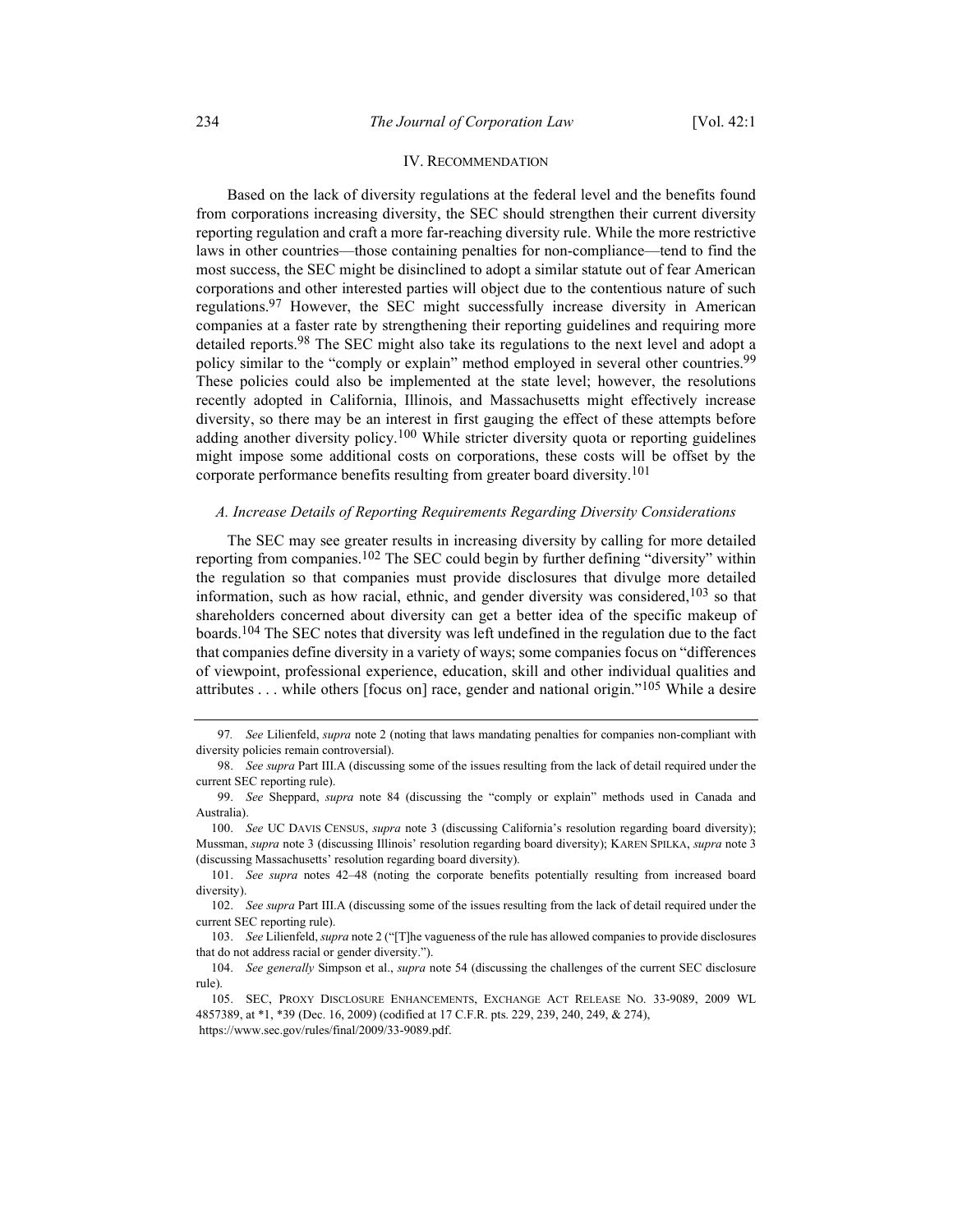to not restrain a company's decision-making is understandable, one of the big goals of the regulation remains to help investors make informed decisions on companies.<sup>106</sup> If a company claims to consider diversity in the nominating process and only explicitly mentions factors such as education and viewpoint, this may continue to leave investors wondering whether diversity factors such as race and gender are included.<sup>107</sup>

Along with reporting of how diversity was considered in nominees, the SEC reporting rule should account for individual director diversity attributes or board level diversity for all companies to lessen the research burden of investors interested in increasing diversity.<sup>108</sup> The current rule fails to provide shareholders with explicit details about companies' board diversity policies and, therefore, makes it difficult for investors, in analyzing risks, to fully evaluate whether their interests align with the company's.<sup>109</sup> A rule requiring more explicit disclosures of whether factors, such as race, gender, national origin, and age, were used in the nominating process, and the diversity already present on the board, will be more meaningful to investors.

## B. Implement a "Comply or Explain" Policy

Another possible regulation that the SEC could adopt would be to take the reporting guidelines a step further and implement a "comply or explain" policy. Under this policy, instead of merely requiring reporting of diversity on the board, the SEC would recommend a percentage increase in diversity within a few-year time frame. Companies could either comply with the regulation by taking steps to meet the diversity minimum or report back with an explanation of why diversity efforts were not made.<sup>110</sup>

This policy would create a variety of benefits. As mentioned, this reporting system encourages transparency and accountability by giving companies the option to increase board diversity or explain the lack thereof.<sup>111</sup> It also supports innovation and proportionality by encouraging more diversity—and, therefore, new backgrounds and ideas—but allowing companies the option to not comply by explaining their motives.<sup>112</sup> By giving the companies more choice, it reduces some of the potential opposition that would otherwise likely result from a stricter policy. Companies that do not meet diversity

 <sup>106.</sup> See id. at \*65 ("The regulations, forms and schedules set forth the disclosure requirements for periodic reports, registration statements, and proxy and information statements filed by companies to help investors make informed investment and voting decisions.").

 <sup>107.</sup> Again, this is problematic because it incurs additional time and costs spent by investors to try and determine whether their interests align with the company. See Simpson et al., supra note 54, at 2 ("[I]nvestors who care about gender, racial, and ethnic diversity must do their own investigation. Such collection of information about race and ethnicity of directors can be consuming, expensive, and fraught with inaccuracies."). This might harm companies because investors may not want to take the time to do additional research on such information, so they might elect to invest somewhere else where the company's interests are easier to determine.

 <sup>108.</sup> Id.

<sup>109.</sup> See id. at 3 (asking the SEC to adopt a rule requiring better disclosure to aid investors in better analyzing the board's ability to manage risk).

 <sup>110.</sup> See Sheppard, supra note 84 (discussing the "comply or explain" methods used in Canada and Australia).

<sup>111.</sup> POINT OF VIEW, supra note 87, at 4.

 <sup>112.</sup> See When is Comply or Explain the Right Approach, ICAEW,

http://www.icaew.com/en/technical/corporate-governance/non-executive-directors/corporate-governance/whenis-comply-or-explain-the-right-approach (last visited Oct. 13, 2016) (discussing innovation and proportionality as benefits resulting from the "comply or explain" approach).